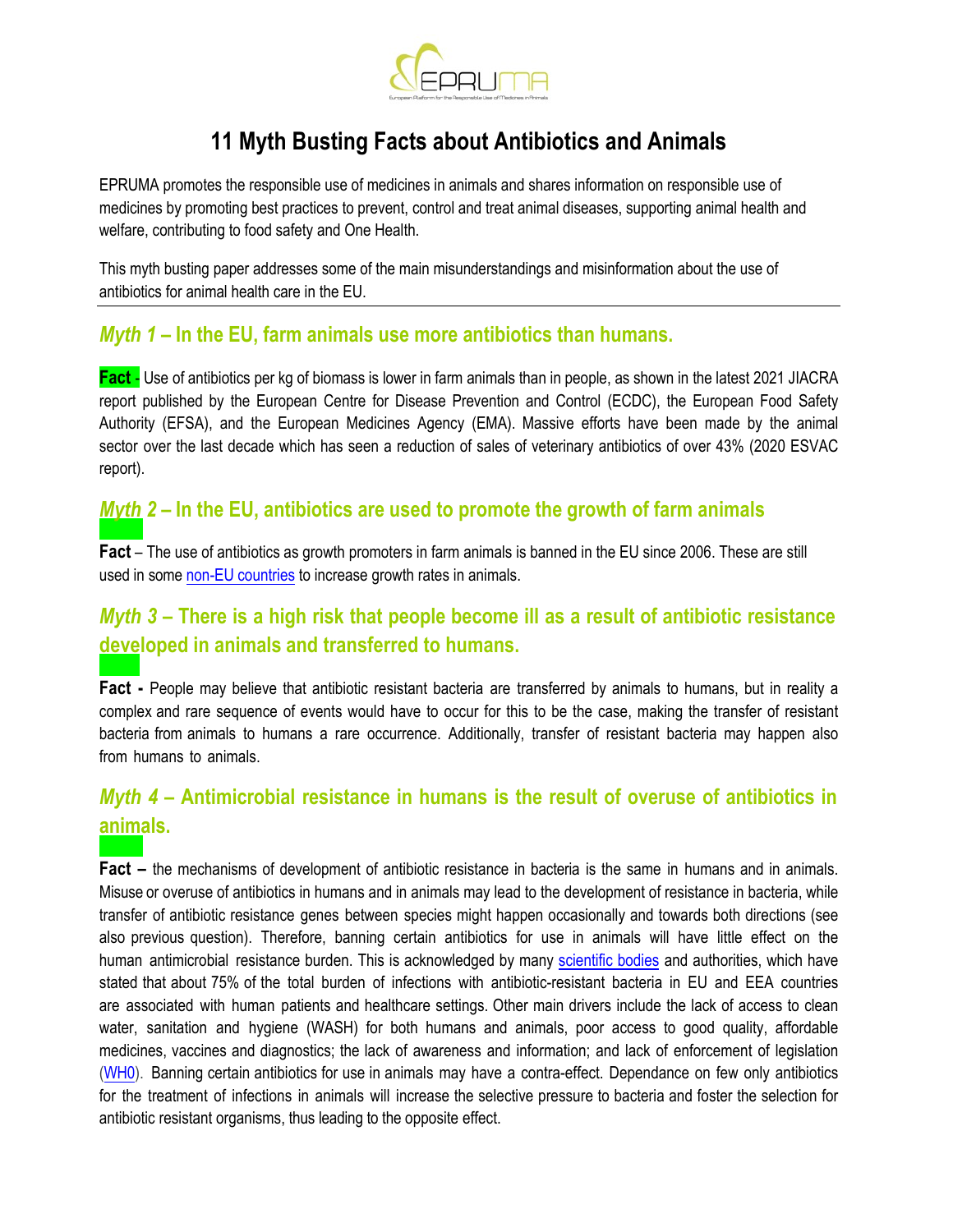#### *Myth 5* **- Antibiotics are present in food.**

**Fact -** In the EU, very strict "waiting" or withdrawal periods are [set](https://www.ema.europa.eu/en/veterinary-regulatory/research-development/maximum-residue-limits-mrl) for each antibiotic for veterinary use, giving time for medicines to be eliminated from the animal prior to slaughter. This ensures food safety as food products of animal origin cannot contain residues of antibiotics above very stringent limits.

## *Myth 6* **- Intensive farming favours the development of antimicrobial resistance.**

**Fact** – The main driver for resistance development is the level of use / misuse of antibiotics, which is not necessarily linked to farm scale or system. Resistant bacteria are found on intensive and organic farms alike, since animals become sick at some time in all production systems, and so are treated with veterinary antibiotics whenever this is deemed necessary by a veterinarian [\(Commission Regulation \(EC\) No 889/2008](https://eur-lex.europa.eu/legal-content/EN/TXT/PDF/?uri=CELEX:32008R0889&from=EN) and [Council Regulation \(EC\) No 834/2007\)](https://eur-lex.europa.eu/legal-content/EN/TXT/PDF/?uri=CELEX:32007R0834&from=EN).

#### *Myth 7* **- Antibiotics are excessively used in animals by non-competent persons.**

**Fact -** Regulation 2019/6 indicates that antibiotics in animals are used only following the examination, diagnosis and prescription by a veterinarian. Veterinarians are highly educated to evaluate the health condition of animals under their care, to diagnose and to prescribe the necessary treatment in the same way that doctors do for people. They are additionally well-aware of the mechanisms leading to the development of antibiotic resistance and the risks for animals and people in the same way that doctors are for people. Enforcing veterinary supervision and care through the implementation of regular veterinary visits as foreseen by the [Regulation \(EU\) 2016/429](https://eur-lex.europa.eu/legal-content/EN/TXT/?uri=CELEX:02016R0429-20191214) can have a major impact on promotion and implementation of best practices, which leads to better health of animals and minimize the need to use antibiotics.

# *Myth 8* **- Preventive treatment is used on EU farms to compensate for poor hygiene and husbandry**

**Fact –** Animals – like humans – can become sick even when kept under the best conditions. Animals are recognized as sentient beings (article 13 of the TFEU) and have to be treated when animals get sick. The veterinarian is one to evaluate the situation, diagnose and prescribe the right treatment to those sick animals, including antibiotics where needed, as doctors do for people. Applying preventive biosecurity measures is also crucial in ensuring overall animal health of animals. Regulation 2019/6 bans the preventive (prophylactic) use of antibiotics in groups of animals. Preventive treatment with antibiotics in animals is only permitted for individual animals and in exceptional cases for a small number of animals, when the risk of an infection is very high and the consequences are likely to be severe.

The use of antibiotics in animals is only allowed on veterinary prescription and the use of veterinary medicines "to compensate for poor hygiene, inadequate animal husbandry or lack of care or to compensate for poor farm management" is expressly banned as per Regulation 2019/6.

## *Myth 9* **- Treatment of animals as a group is not necessary in farming practices in the EU**

**Fact -** Treatment of groups of animals through their drinking water / feed can be the safest and most effective treatment method. Regulation 2019/4 on medicated feed introduces strict rules for the use of oral medication, via feed or water. Getting control of individual animals and injecting them can be very stressful to the animal, especially if a course of treatment involving daily dosage is needed. Hence this makes individual treatment stressful and impractical. It should be up to the veterinarian to decide the optimum way to administer medication, which remains under veterinary control and prescription.